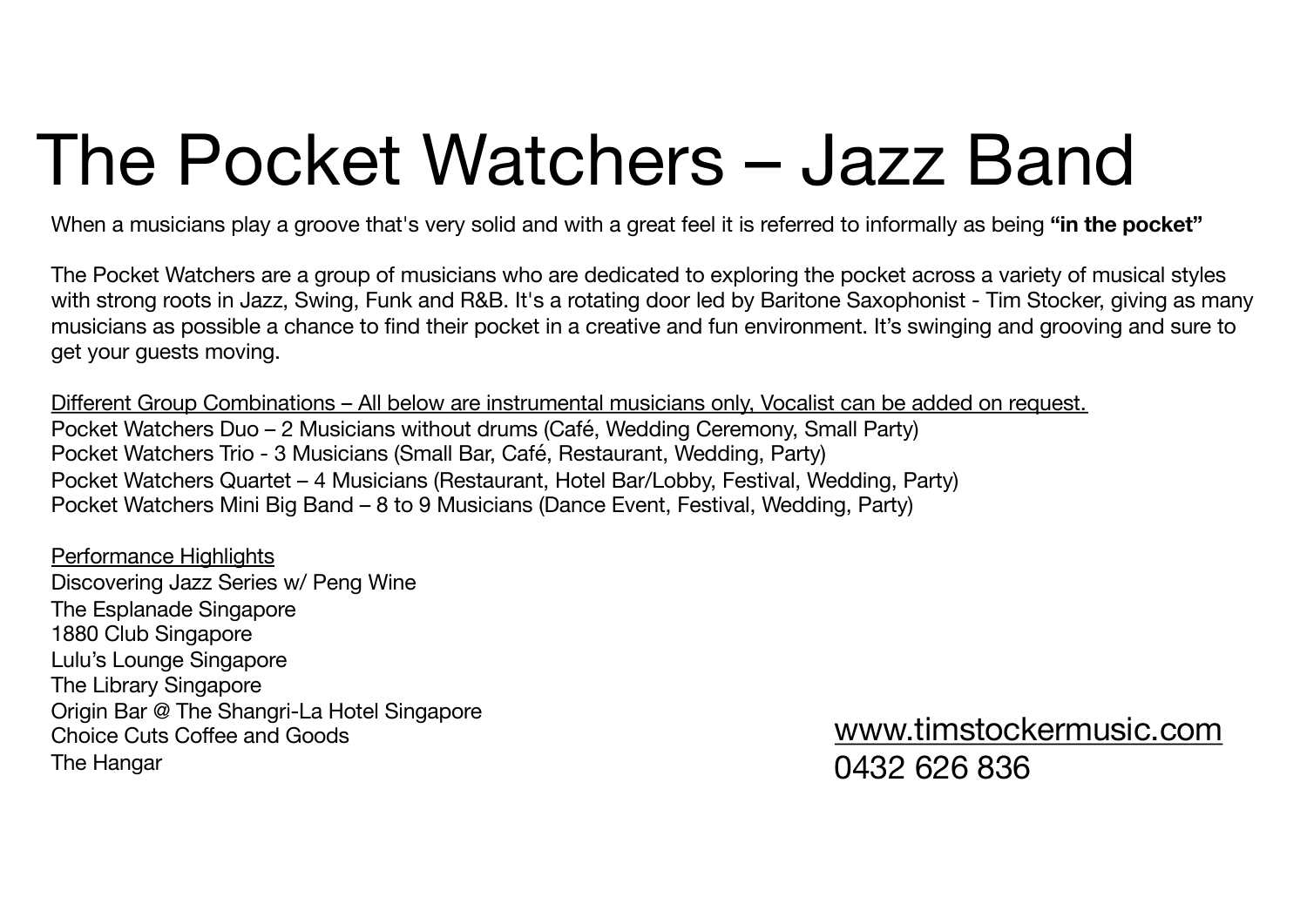## The Pocket Watchers – Jazz Band

**Technical Requirements Will advise based on event requirements**

Staging and Timing Performance/Stage area approx 3m2 (Mini Big Band will require approx 3x5m) Set times are scheduled at approx 40mins per hour depending on event requirements

Other Requirements Food and Beverages including Alcohol to be supplied by Client Secure holding room/space for storage of instrument(s) and case(s) to be provided by Client

Publishing of Material

Photograph(s), video image(s) and audio recording(s) will be taken for legitimate interests of both the Client and the Performer. By participating in or attending the same, the Client and the Performer agree to use, reproduce, publish, adapt, apply or otherwise deal with the same in any medium and format (whether in their present, adapted or modified form) for the said purposes

> [www.timstockermusic.com](http://www.timstockermusic.com/) 0432 626 836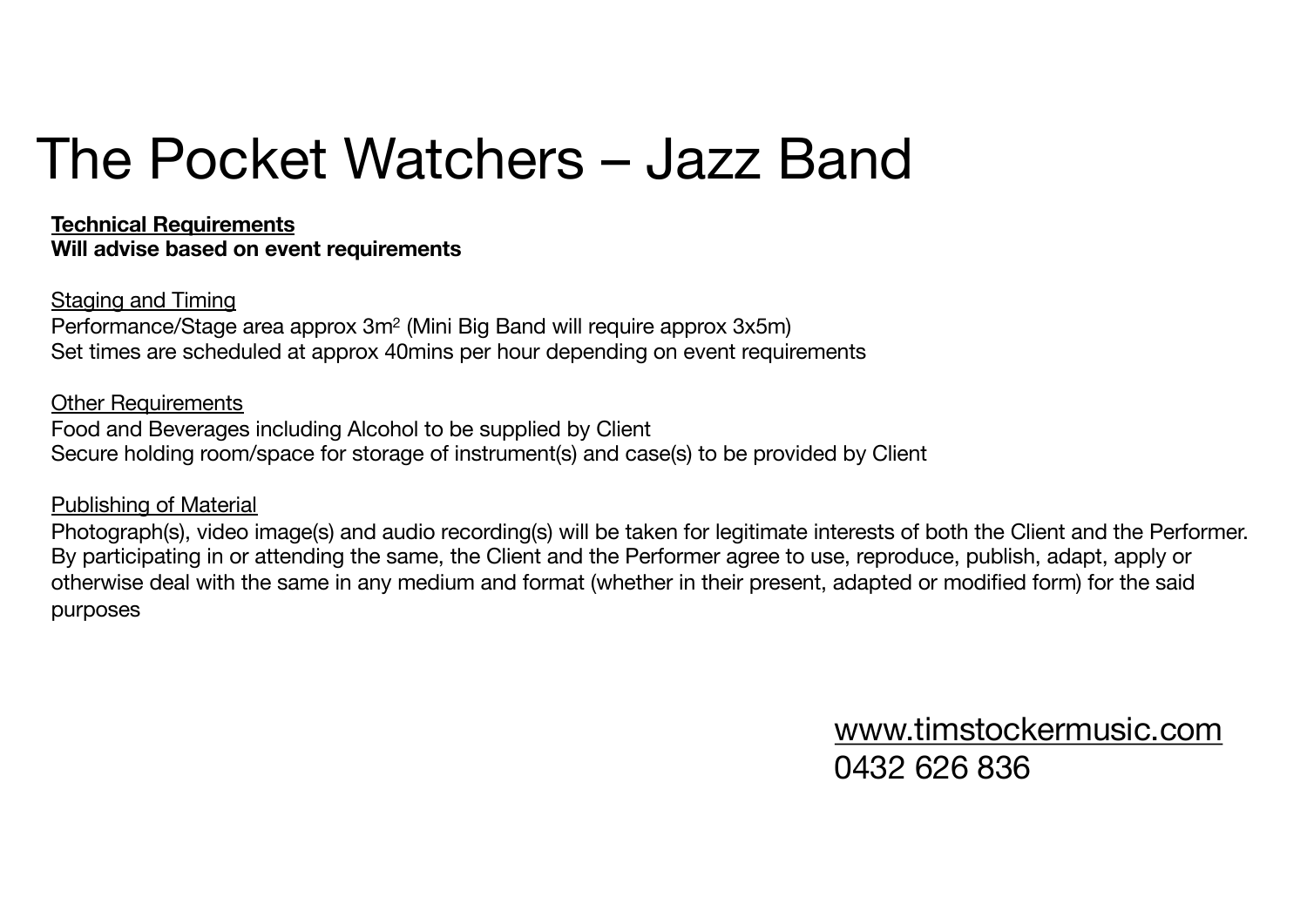### THE POCKET WATCHERS STAGE LAYOUT

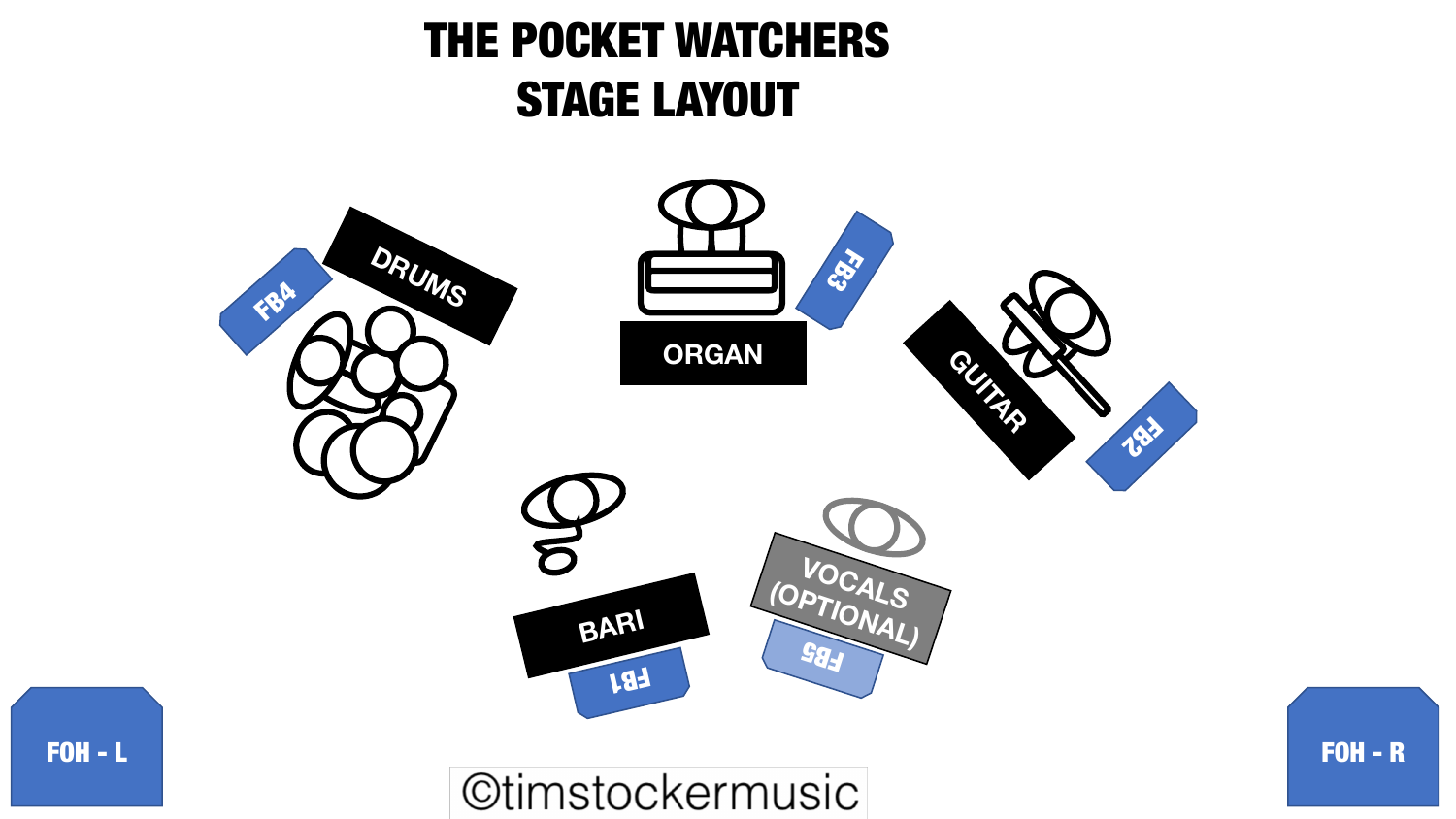## THE POCKET WATCHERS TECHNICAL RIDER

#### BARITONE SAXOPHONE

- 1x MUSIC STAND w/ LIGHT (SOLID BACK)
- 1x INSTRUMENTAL MICROPHONE & STAND (SM58, MD421, etc)
- 1x VOCAL TALK BACK MICROPHONE

#### GUITAR

- 1x STOOL
- 1x MUSIC STAND w/ LIGHT (SOLID BACK)
- 1x GUITAR AMPLIFIER (Fender Twin Reverb or similar)
- 1x GUITAR AMP MICROPHONE

#### ORGAN

- 1x MUSIC STAND w/ LIGHT (SOLID BACK)
- 1x PIANO BENCH (ADJUSTABLE HEIGHT)
- 1x ORGAN w/ VOLUME PEDAL (NORD C3)
- 1x KEYBOARD Z-STAND (ADJUSTABLE HEIGHT not X-STAND)
- 1x KEYBOARD AMPLIFIER
- 1x KEYBOARD DI

DRUMS w/ MICS (2x Overhead, 1x Kick Drum, 1x Snare/Hi Hats)

- 1x MUSIC STAND w/ LIGHT (SOLID BACK)
- 1x DRUM STOOL (ADJUSTABLE HEIGHT)
- JAZZ DRUM SET w/ Coated Heads
	- 18" Bass Drum w/ Kick Pedal
	- 12" Tom Tom
	- 14" Floor Tom
	- 14" Wooden Snare Drum w/ Stand
	- Hi Hat Stand w/ Clutch
	- 3x Cymbal Stands

**©timstockermusic** 

#### **VOCALS (OPTIONAL)**

- **1x MUSIC STAND w/ LIGHT (SOLID BACK)**
- **1x VOCAL MICROPHONE (BETA58 or similar)**
	- **WIRED or WIRELESS**

#### **\*NB – DEPENDING UPON EVENT REQUIREMENTS**

**ORGAN may be replaced w/ DOUBLE BASS**

- **1x MUSIC STAND w/ LIGHT (SOLID BACK)**
- **1x BASS AMP (Mark Bass or Similar)**
- **1x BASS DI**

#### **MONITORING – SEE STAGE LAYOUT FOR PLACEMENT**

- **1x Saxophone [FB1]**
- **3x RHYTHM SECTION [FB2, FB3, FB4]**
- **1x VOCAL (IF REQUIRED) [FB5]**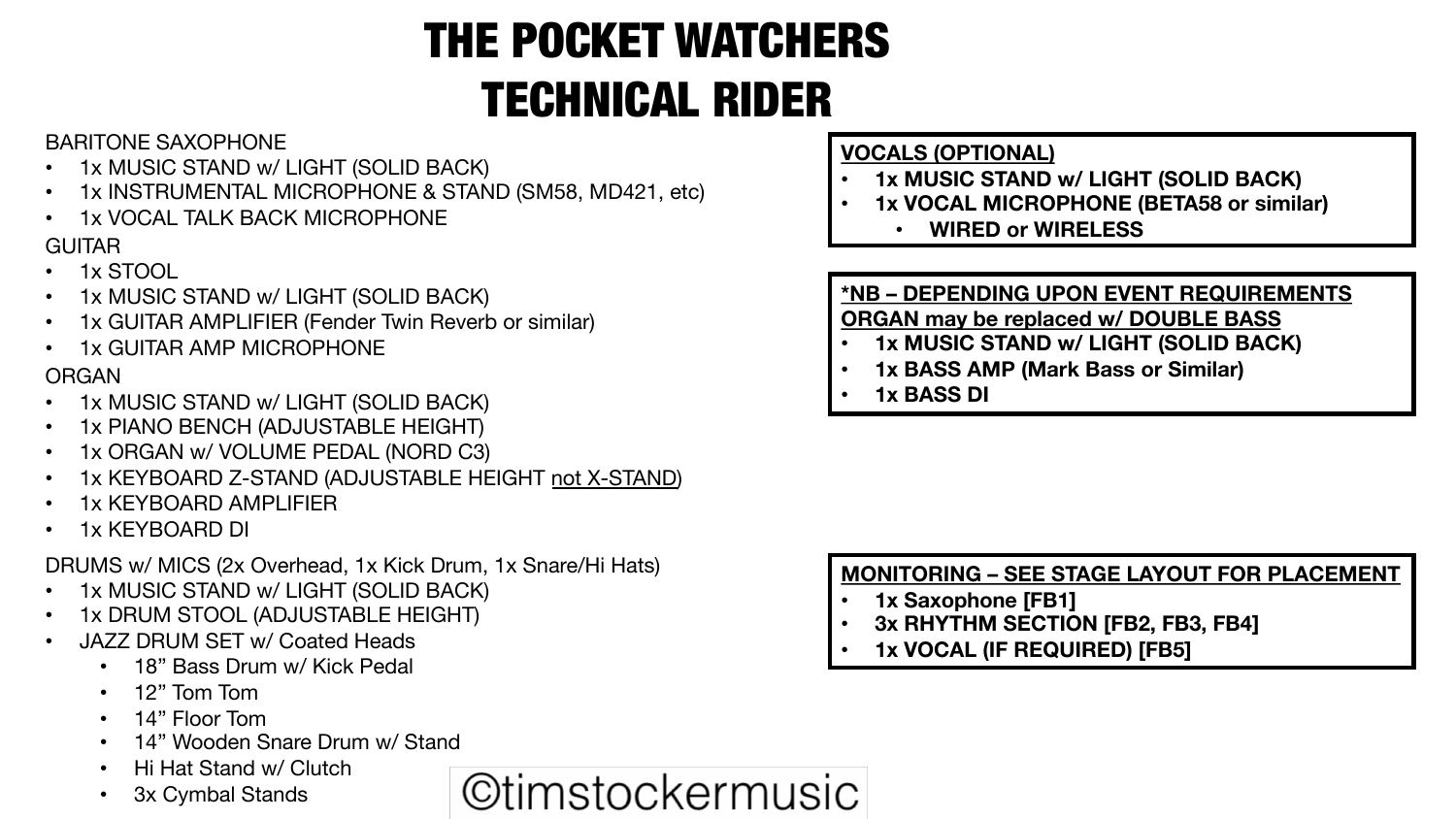